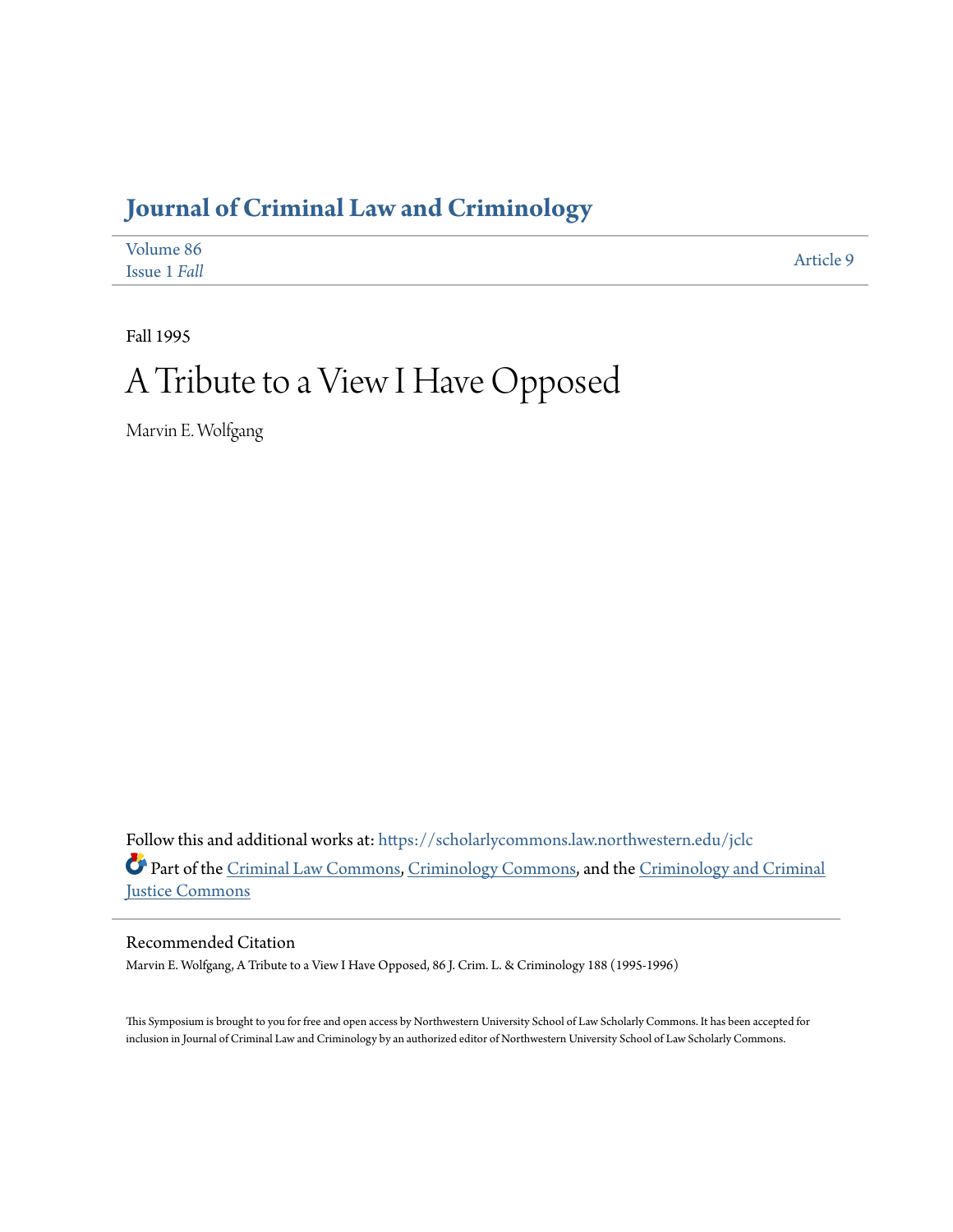## **A TRIBUTE TO A VIEW I HAVE OPPOSED**

## **MARVIN E. WOLFGANG**

I am as strong a gun-control advocate as can be found among the criminologists in this country. If I were Mustapha Mond of *Brave New World,* I would eliminate all guns from the civilian population and maybe even from the police. I hate guns-ugly, nasty instruments designed to kill people.

My reading of the articles in this Symposium has been enlightening even though I have been reading research on guns and violence for over a quarter of a century, ever since the Eisenhower Commission on the Causes and Prevention of Violence, when I enlisted Franklin Zimring to be a Task Force director of Volume Seven, "Firearms and Violence in American Life."

I have found Alfred Blumstein's paper thoroughly useful in many ways. He has done us a service in bringing together the variables of youth, drugs and guns in a way no one else has provided. He deserves the applause of our community of scholars. I also commend Philip Cook, Stephanie Molliconi and Thomas Cole for a thorough study about regulating gun markets. Their policy claims are most realistic. As a gun-control advocate, I am pleased to add their research to my advocacy.

What troubles me is the article by Gary Kleck and Marc Gertz. The reason I am troubled is that they have provided an almost clearcut case of methodologically sound research in support of something I have theoretically opposed for years, namely, the use of a gun in defense against a criminal perpetrator. Maybe Franklin Zimring and Philip Cook can help me find fault with the Kleck and Gertz research, but for now, I have to admit my admiration for the care and caution expressed in this article and this research.

Can it be true that about two million instances occur each year in which a gun was used as a defensive measure against crime? It is hard to believe. Yet, it is hard to challenge the data collected. We do not have contrary evidence. The National Crime Victim Survey does not directly contravene this latest survey, nor do the Mauser and Hart studies. There is a research literature on robbery that focuses some on victims and on the three major variables with which I dealt: (1)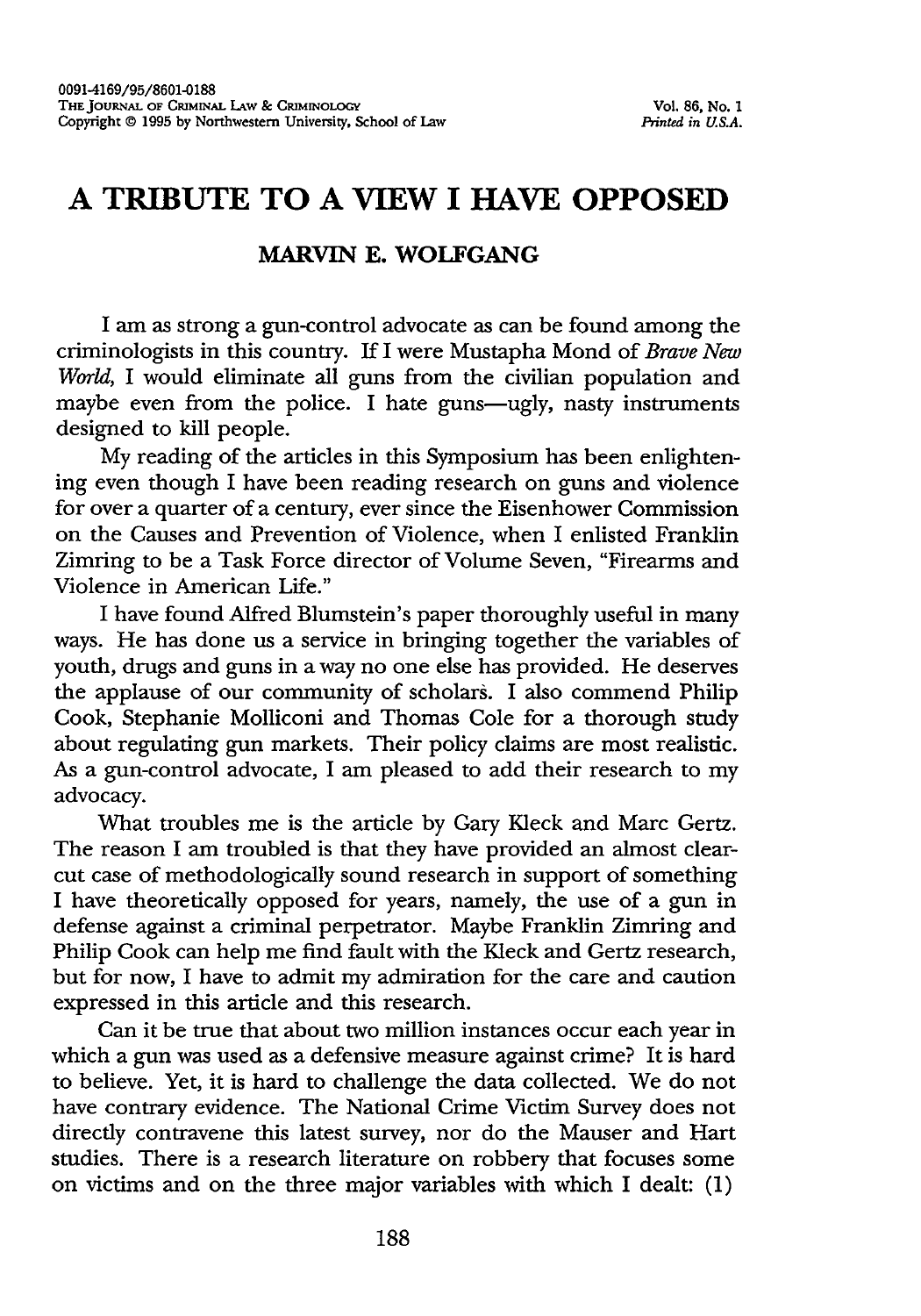intimidation or threats; (2) victim response, including resistance; (3) degrees of victim injury. Normandeau's' study in Philadelphia, the works of Conklin,<sup>2</sup> Skogan,<sup>3</sup> Hindelang,<sup>4</sup> and Cook<sup>5</sup> have dealt with intimidation and the presence of weapons. Amir,6 Chappel and James,<sup>7</sup> Brodsky<sup>8</sup> and Marques<sup>9</sup> have dealt with rape and victim resistance, as have Conklin and Block<sup>10</sup> and Hindelang<sup>11</sup> for robbery. My reference to these authors and their works is meant to convey not only their visibility but also the pioneer quality of their contributions to victimology.

From the 1958 Philadelphia birth cohort study, we located 1027 offenses classified as robbery. It is this subset of all face-to-face offenses that I wish to summarize here. Of these 1,027 robberies, 82% (842) involved a stranger relationship between victim and offender, not an unexpected proportion for this kind of crime. The interactions in which the victim was not a stranger to the offender were rarely among intimates such as friends or acquaintances, and none of these reported robberies involved family members.

Not all of the 1,027 offenses classified as robberies were completed acts; that is, 258, or one quarter, are listed as attempted, or incompleted acts of robbery. An incompleted robbery is one in which face-to-face confrontation occurred, one in which there was at least one form of intimidation, and maybe even an interaction in which the victim was injured, but no money or other property was stolen. In short, the theft was thwarted for one reason or another.

We hypothesized that if a victim resists in some manner, there may be a greater likelihood of an uncompleted robbery. We had enough cases of resistance to permit us to test this hypothesis, for in

**I** Andre Normandeau, Trends and Patterns in Crimes of Robbery (1968) (unpublished doctoral dissertation, University of Pennsylvania).

<sup>2</sup> **JOHN E.** CONKLIN, **ROBBERY AND THE CIMINALJUSTICE** SysrEm 236-84 (1972).

**<sup>3</sup>** WESLEY SKOGAN, SAMPLE SURVEYS **OF VIcTIMs OF** CRIME (1976).

**<sup>4</sup> MIcHAELJ. HINDELANG Er AL.,** VICTIMs **OF PERSONAL CRIMES: AN EMPIRICAL FOUNDA-TION FOR A** THEORY OF PERSONAL **VICTIMIZATION** 80-82 (1978).

**<sup>5</sup>**Phillip **J.** Cook, *The Role of Firearms in Violent Crimes: An Interpretative Review of the Literature, with Some New Findings and Suggestions for Further Research, in* **CRIMINAL** VIOLENCE 236, 246-264 (Marvin E. Wolfgang & Neil A. Weiner eds., 1982).

**<sup>6</sup>** MENAHEM AMIR, PATrERNs IN FORCIBLE RAPE 229-79 (1971).

*<sup>7</sup>* **DUNCAN** *CAPPEL* **&J.** JAMES, *Victim Selection and Apprehension From the Rapist's Perspective: A Preliminary Investigation, INTERNATIONAL SYMPOSIUM ON VICTIMOLOGY (1976).* 

**<sup>8</sup>** Stanley L. Brodsky, *Prevention bf Rape: Deterrence by the Potential Victim, in* SExuAL *As-*SAULT: THE VICTIM AND THE RAPIST (Stanley L. Brodsky & Marcia J. Walker eds., 1976).

**<sup>9</sup>** Janice K. Marques, *Effects of Victim Resistance Strategies on the Sexual Arousal and Attitudes of Violent Rapists,* in *VIoLENT* BEHAVIOR 138-173 (1981).

<sup>&</sup>lt;sup>10</sup> RICHARD BLOCK, *Victim-Offender Dynamics in Violent Crime*, <sup>72</sup> J. CRIM. L. & CRIMINOLoy 743, **748-750 (1981).**

**<sup>11</sup> HINDELANG ET AL.,** *supra* note 4.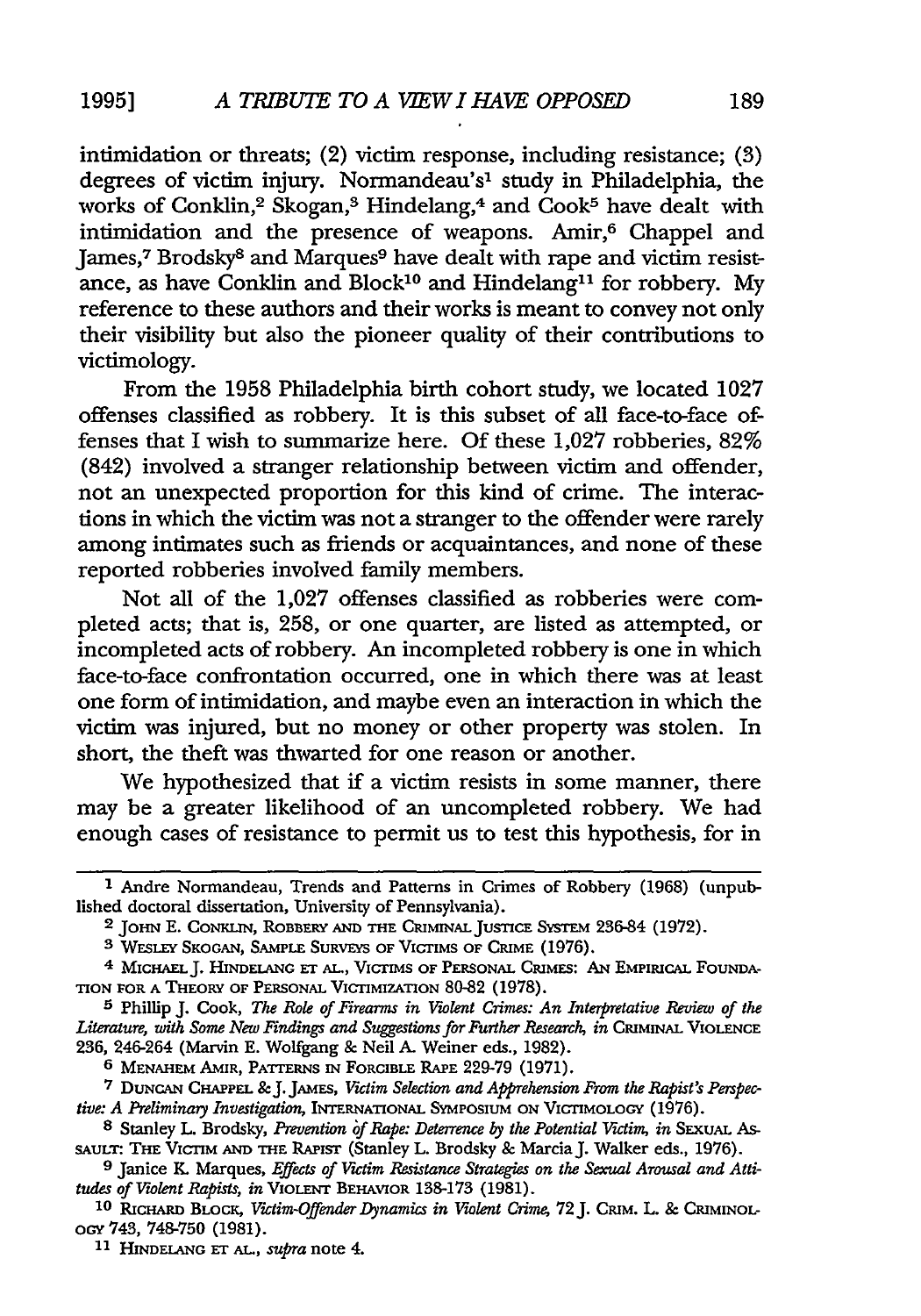404, or 40% of the offenses, some kind of victim resistance was present. But whether a victim resists a threat of robbery is partly a function of the character of the intimidation. Of the 166 offenses in which the offender threatened the victim with a knife, only 30% of the victims resisted either orally, by physical force or by displaying their own weapon. This 30% is the lowest amount of resistance compared to other types of intimidation-including use of a blunt instrument (a beer bottle, stick, rock, etc.), a handgun, physical force, restraint, threatening gestures, or simply oral threats. Victims seem to fear knives most, for seven out of ten times when a knife was part of the drama of intimidation, as it was in 126 cases, the victim displayed no resistance. There was more resistance to a gun threat, 40%; and victims resisted most to intimidation with a blunt instrument, 52%.

Perhaps robbers are more successful in completing the offense and stealing something of value when they display a weapon-any of the weapons mentioned earlier: gun, knife, blunt instrument? No, the success rate is unaffected by the presence of a weapon. As a matter of fact, when the offender used a weapon to threaten, 72% were successful robberies and, when no weapon was used, 76% were completed. Again, no significant difference.

Robbery victims are sometimes physically injured. Among our cases, most were not: 70% (704) were unharmed; 20% (205) suffered only minor harm, such as a shove, a blow, or a fall that did not require the attention of a doctor; 9% (91) were injured to the extent that a physician's care was needed, but these victims were then immediately discharged; and 2% (26) were hospitalized for treatment of their injuries. A statistically significant relationship exists among these degrees of harm relative to completed and uncompleted robberies. Among completed acts, 72% of the victims had no injuries; among uncompleted acts, only 57% enjoyed no injuries. As the gravity of the degree of harm increases from minor harm, to treated and discharged, to hospitalization, the ratio of uncompleted over completed robberies also increases. A victim of an attempted robbery is much more likely to be assaulted than a victim of a completed robbery. If either victim is physically injured, the attempted-robbery victim will twice as likely require medical attention or will be hospitalized.

As we might now expect, because resistance is significantly related to unsuccessful robberies, and because the presence and degree of physical injury are also related to unsuccessful robberies, resistance should be related to being injured, and indeed it is. Among those cases in which there was no resistance (623), nearly three quarters (74%, 462) suffered no physical harm; but among the 404 robberies in which the victim resisted the offender, only  $60\%$  (242) had no inju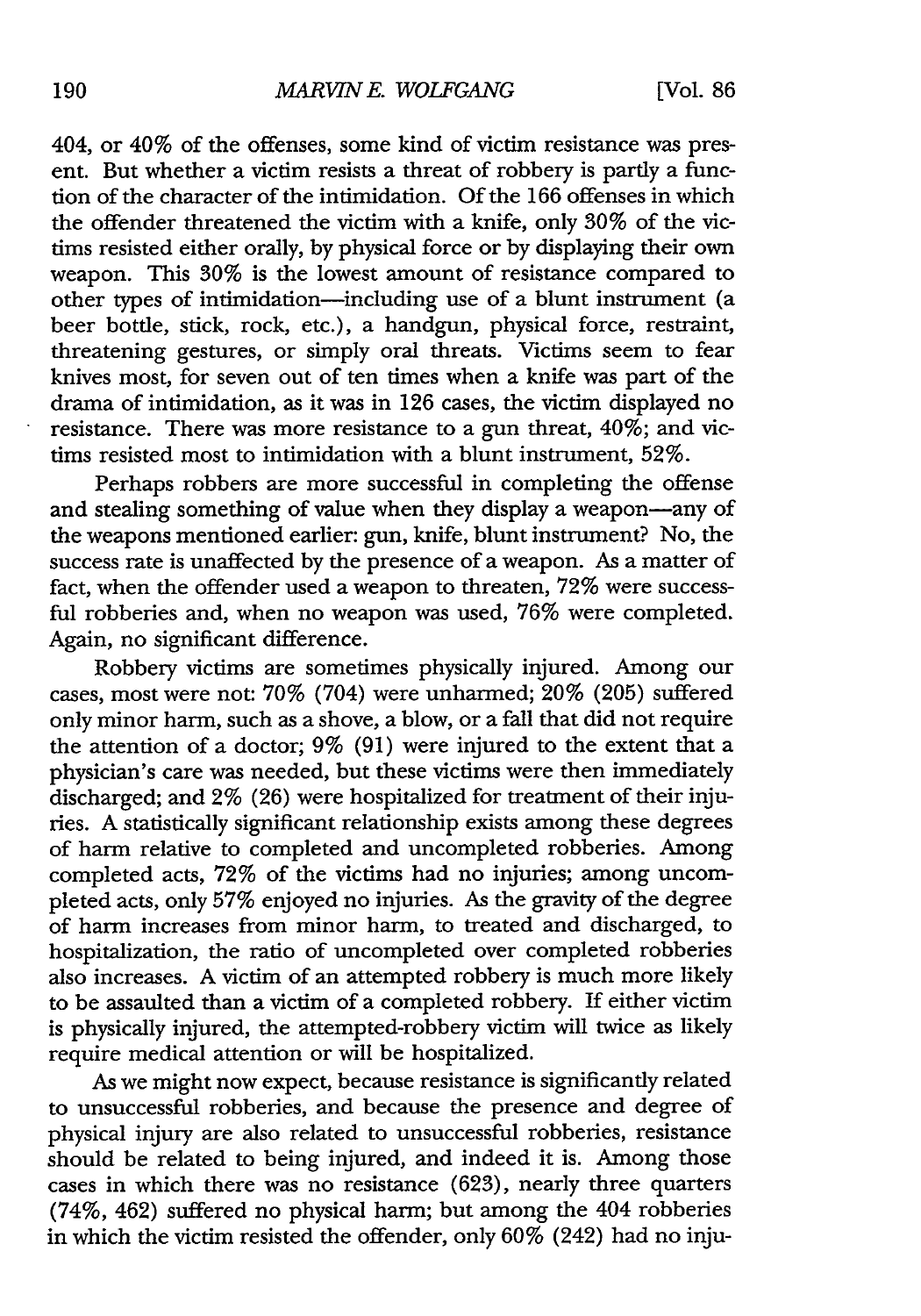ries. This is a statistically significant difference.

We are not yet able, in this step of our analysis, to examine the triangular interaction between (1) resistance, or a lack of it, (2) this type of intimidation, and (3) degree of physical harm or its absence. We have noted that there are more victims who acquiesce or offer no resistance (623) than there are victims who resist (404). We have also found that being harmed is significantly related to resistance. We can now see that it is resistance and not the instrument of the intimidating threat that promotes more and higher levels of injury. For example, the least life-threatening form of intimidation is oral; when *only* oral threats are used initially in the robbery, few persons will be harmed. Among the 112 non-resisters, only one victim was later medically treated and only two received minor shoves, while **97%** were unharmed. In contrast, among the ninety-five resisters whose initial threat was *only* oral, eleven were hospitalized or medically treated and twenty had minor harm. When a gun was the instrument of intimidation, only **5%** of the non-resisters but three times (16%) as many resisters were seriously hurt. Unfortunately, I did not have information about the use of a gun to resist the robbery.

Nonetheless, the methodological soundness of the current Kleck and Gertz study is clear. I cannot further debate it.

There is no one part of the early section of their paper with which I disagree. These authors argue against the mutual offensive behavior of offender and victim in homicide cases. They then refer to robbery, burglary and lesser assault cases. They cite me relative to homicide.

Robbery and burglary are quite different offenses from homicide. Robbery and burglary commonly involve stranger relationships between offender and victim. Not so with homicide, although stranger and unknown relationships, according to the *Uniform Crime Reports,* have greatly increased over the past thirty years.

Still, many homicides have victims who are demographically like their offenders. My victim-precipitated homicide thesis is not diminished by any contemporary homicide research.

Defensive gun usage, as reported in the current study by Kleck and Gertz, includes mostly robbery and burglary, in which offenses there is little "mutual combat" compared to homicides.

**My** *Patterns in Criminal Homicide* stands as solidly viable with respect to the offender-victim drama, the prior record of victims, and the victim-precipitated model, as indicated in studies in Chicago by Blocks, in Alberta by Silverman, in Montreal by Normandeau and many other places.